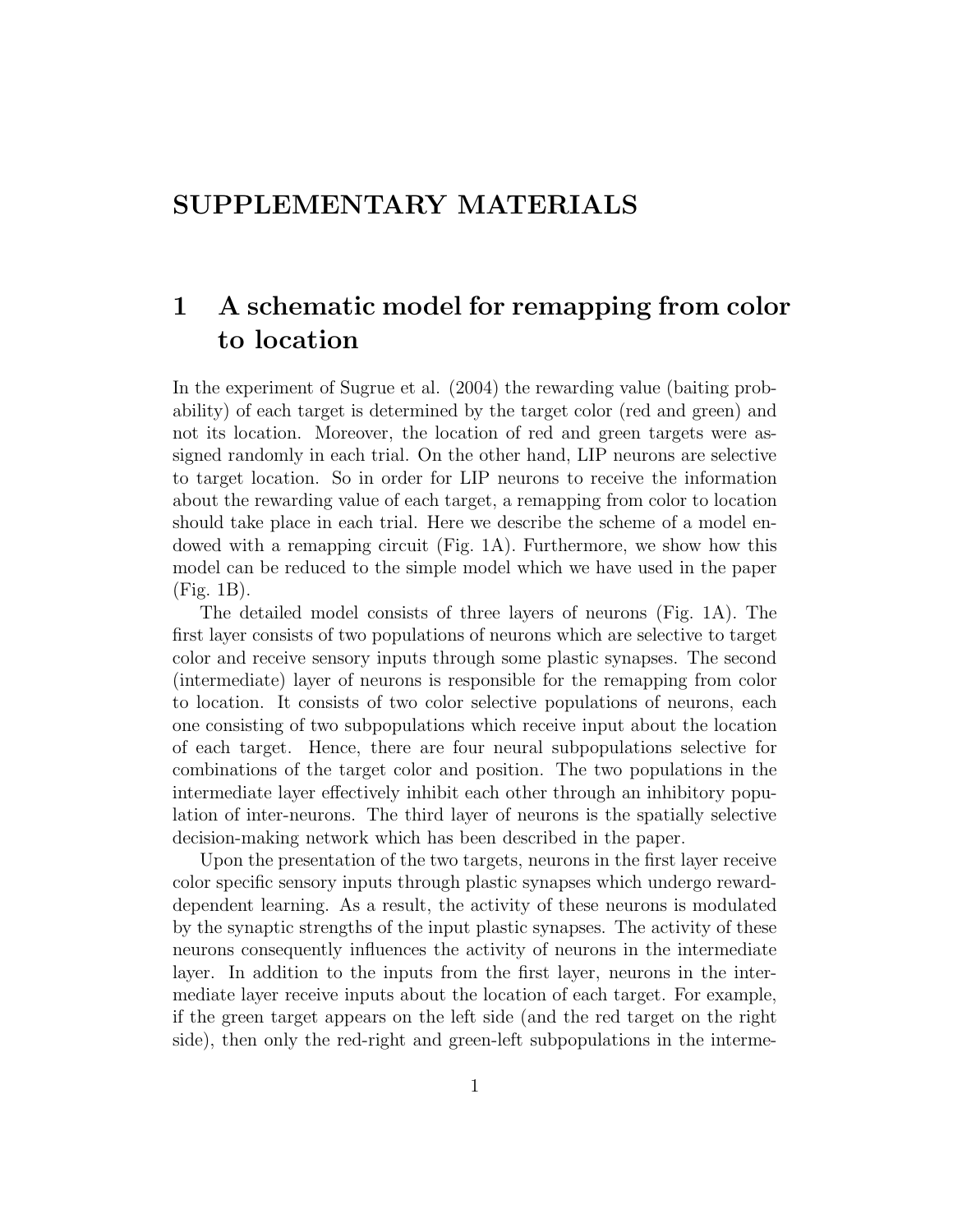

Figure 1: Scheme of the detailed  $(A)$  and simplified  $(B)$  models.  $(A)$ The detailed model contains three layers of neurons. The first layer consists of two populations of neurons which are selective to the red and green targets. These neurons receive sensory information through some plastic synapses which undergo reward-dependent plasticity. The second layer consists of two populations selective to target color and each of these populations contains two subpopulations which receive input about the location of each target. The two population in the intermediate layer effectively inhibit each other through an inhibitory population of inter-neurons. The third layer is the decision-making network which has been described in the paper. There is reciprocal connections between neurons in the first and second layers, and between the second and third layers. (B) The simplified model contains two populations of neurons which are selective to the two targets and receive direct sensory inputs through some plastic synapses.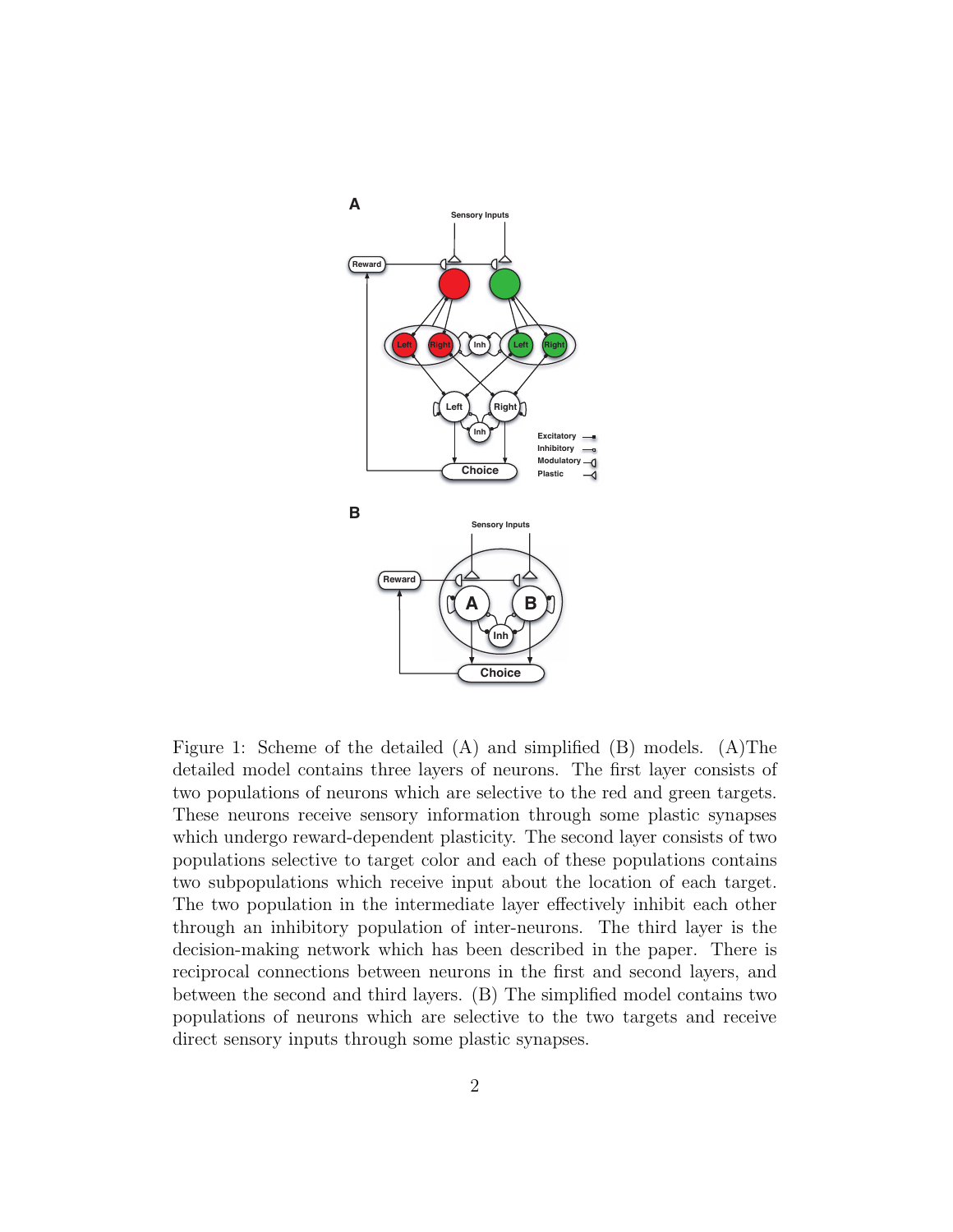diate layer are activated. These neurons project to corresponding spatially selective decision-making neurons (Fig. 1A). In this way, the rewarding information of each target, stored in the input plastic synapses to the first layer, are correctly transferred to the left and right populations.

At the end of each trial, the decision is made when one of the selective populations (say, Right) in the decision-making network reaches a high level of activity. The high level of activity in the selective population Right in the decision-making network increase the level of activity in one of the already active subpopulations, namely red-right, in the intermediate layer (through reciprocal connection). This in turn suppresses the activity in the two subpopulations selective to the other color, green, because of mutual inhibition in the intermediate layer. Backprojection from the intermediate to the first layer leads to a large increase in the firing rates in one of the two colorselective neural populations (green). As a result, at the end of each trial only one of the populations in the first layer becomes highly active. After the choice is made and at the time of reward delivery, synapses projecting to the chosen color target which has a high level of activity are modified.

For the sake of computational efficiency and due to lack of enough experimental information on the remapping from color to location, we use a simplified version of the detailed model (Fig. 1B). The simplified model consists of a general decision-making network which includes two populations of neurons selective to target options, and receive inputs via plastic synapses. In this way we do not specifically address the important issue of color-tolocation remapping in the present work.

## 2 A variant of learning rule leads to an incomebased decision model

Here we consider a less biophysically plausible learning rule in which both sets of plastic synapses undergo modification in each trial. One possible scenario is that in the rewarded trials synapses projecting to the chosen population are potentiated (with learning rate  $q_r$ ) and synapses projecting to the unchosen population are depressed (with the same learning rate  $q_r$ ). In the unrewarded trials both sets of plastic synapses are depressed (with learning rate  $q_n$ ). We show that for this learning rule the steady state of synaptic strengths of the two sets of plastic synapses are approximately equal to the income from the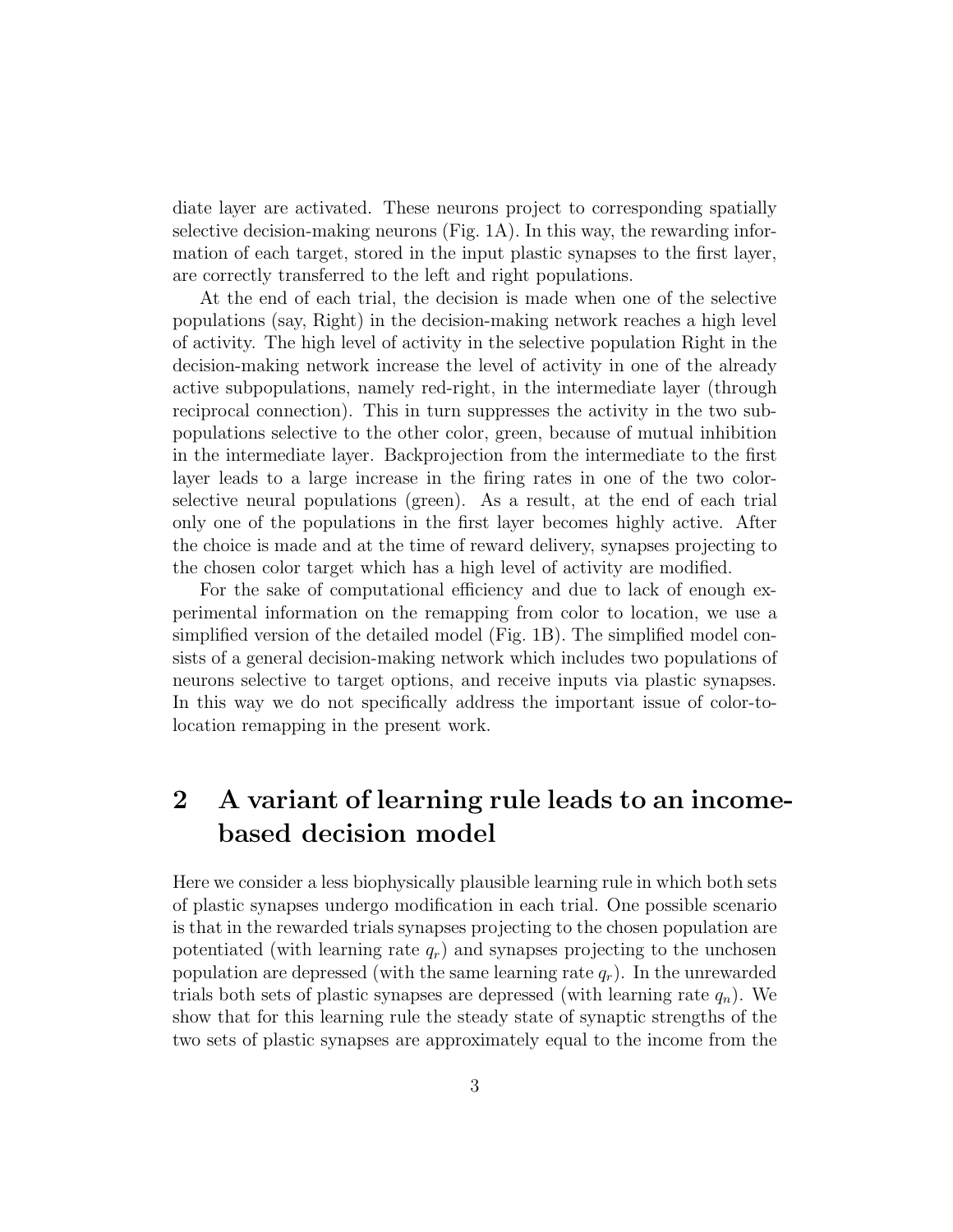two choices (This approximation holds while the learning is slow, i.e. when  $q_r$  and  $q_n$  are small).

The probability of obtaining a reward on target  $i$   $(i = A \text{ or } B)$  is equal to income from the same target  $I_i$ . If the probability of choosing target i is  $P_i$ , then the average change in the synaptic strength,  $c_i$ , in each trial is given by

$$
\Delta c_i = q_r (1 - c_i) I_i - q_r c_i I_k - q_n c_i (P_i - I_i) - q_n c_i (1 - P_i - I_k) \quad (k \neq i)
$$

The first term is the change due to potentiation in a rewarded trial (which occurs with the probability of  $I_i$ ) The second term is the change due to depression in a trial in which target  $k$  ( $k \neq i$ ) is rewarded (which occurs with the probability of  $I_k$ ). The third and forth terms are changes due to depression in trials with no reward (which occurs with the probability of  $P_i - I_i$  for target i and  $1 - P_i - I_k$  for target k).

In the steady state,  $\Delta c_i$  should be zero which results in

$$
c_i^{ss} = \frac{q_r I_i}{(q_r - q_n)(I_i - I_k) + q_n} \tag{1}
$$

In the special case for which  $q_r = q_n$ , the steady state of  $c_i$  is equal to the income from the same target,  $I_i$ . If  $q_r$  and  $q_n$  are different,  $c_i$  is roughly a linear function of the income,  $c_i^{ss} \simeq (q_r/q_n)I_i$ , as long as  $|q_r - q_n|(I_i - I_k)$  is much smaller than  $q_n$ . The latter inequality generally holds when the income is significantly smaller than 1 and  $q_r$  is not much larger than  $q_n$ . These results are confirmed by simulations of the matching task experiment (Fig. 2). As shown in Fig. 2 the average synaptic strengths is a linear function of the income in each block of the experiment.

The income-based model described here is fairly similar to the model used in Corrado et al. (2005) except that in our model the integration of past rewards is performed by the plastic synapses, while it was done by a presumed filter in Corrado et al. (2005).

The income-based model is not as robust as the return-based model presented in the paper. To show this point we plot the average measures of the choice behavior of the income-based model in the matching task experiment (Fig. 3). First of all, the performance of this model changes more drastically as a function of the model parameters (Fig. 3A). Secondly, the deviation from matching is comparable to the return-based model but this is mostly achieved by long stays on each choice (see Fig. 3C). As shown in Fig. 3D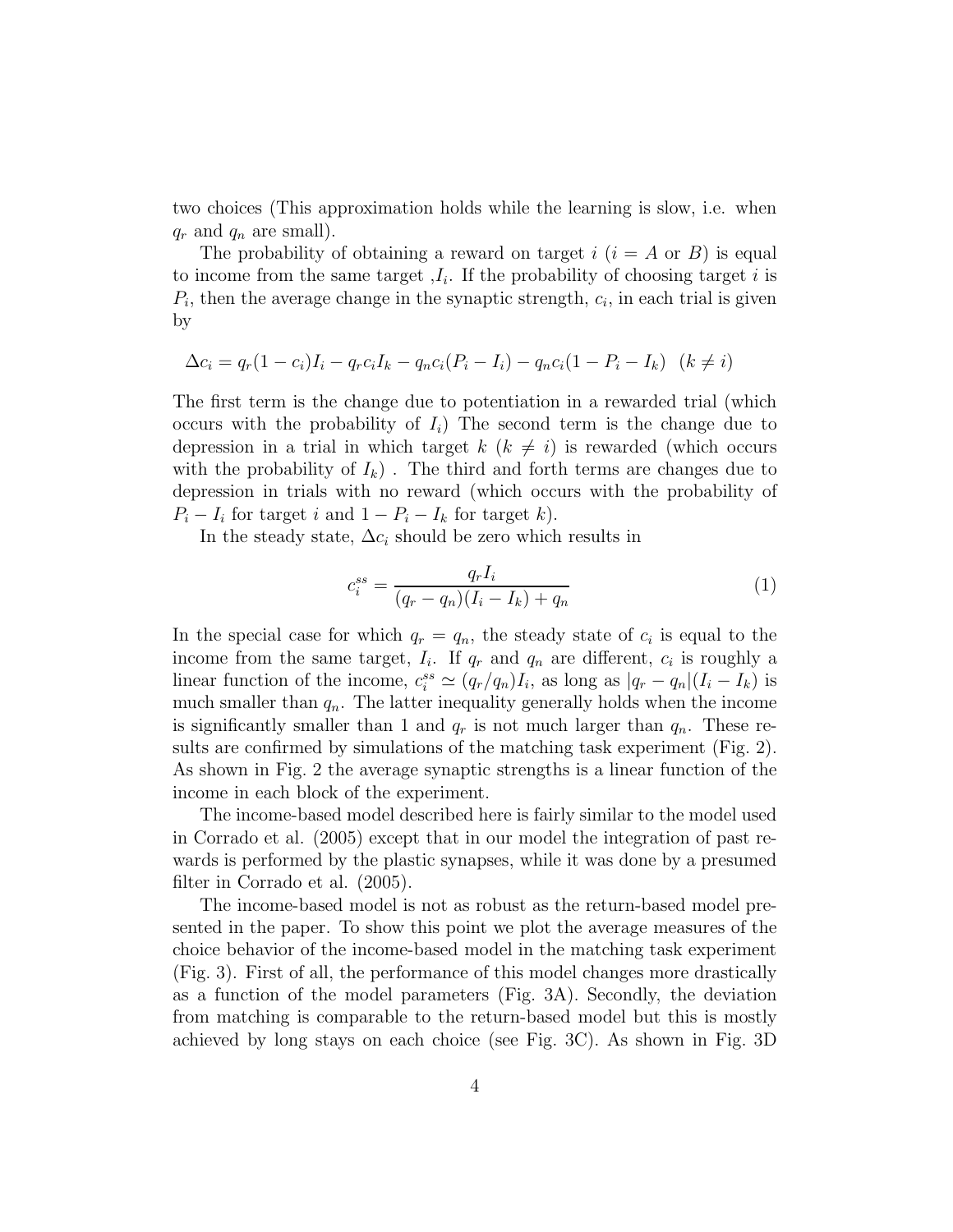

Figure 2: Plastic synapses approximately compute the income from each choice. Block-averaged synaptic strengths are plotted vs. the obtained incomes in the same block. Two colors represent two different choices (red for A and green for B). (A) The average synaptic strength is equal to the income from each choice, when the two learning rates are equal  $(q_r = q_n = 0.06)$ . (B) If the learning rate in rewarded trials is larger than in unrewarded trials  $(q_r = 0.06, q_n = 0.03)$ , the average synaptic strength is larger than the income (upper points); whereas, if the learning rate in rewarded trials is smaller than in unrewarded trials  $(q_r = 0.03, q_n = 0.06)$ , then the synaptic strength is smaller than the income (lower points). These data points are obtained from 25 simulated sessions of the matching task in which all possible baiting probability ratios are used (see Methods) and the length of each block is set to 200 trials. For all simulations  $\sigma$  is set to 10%.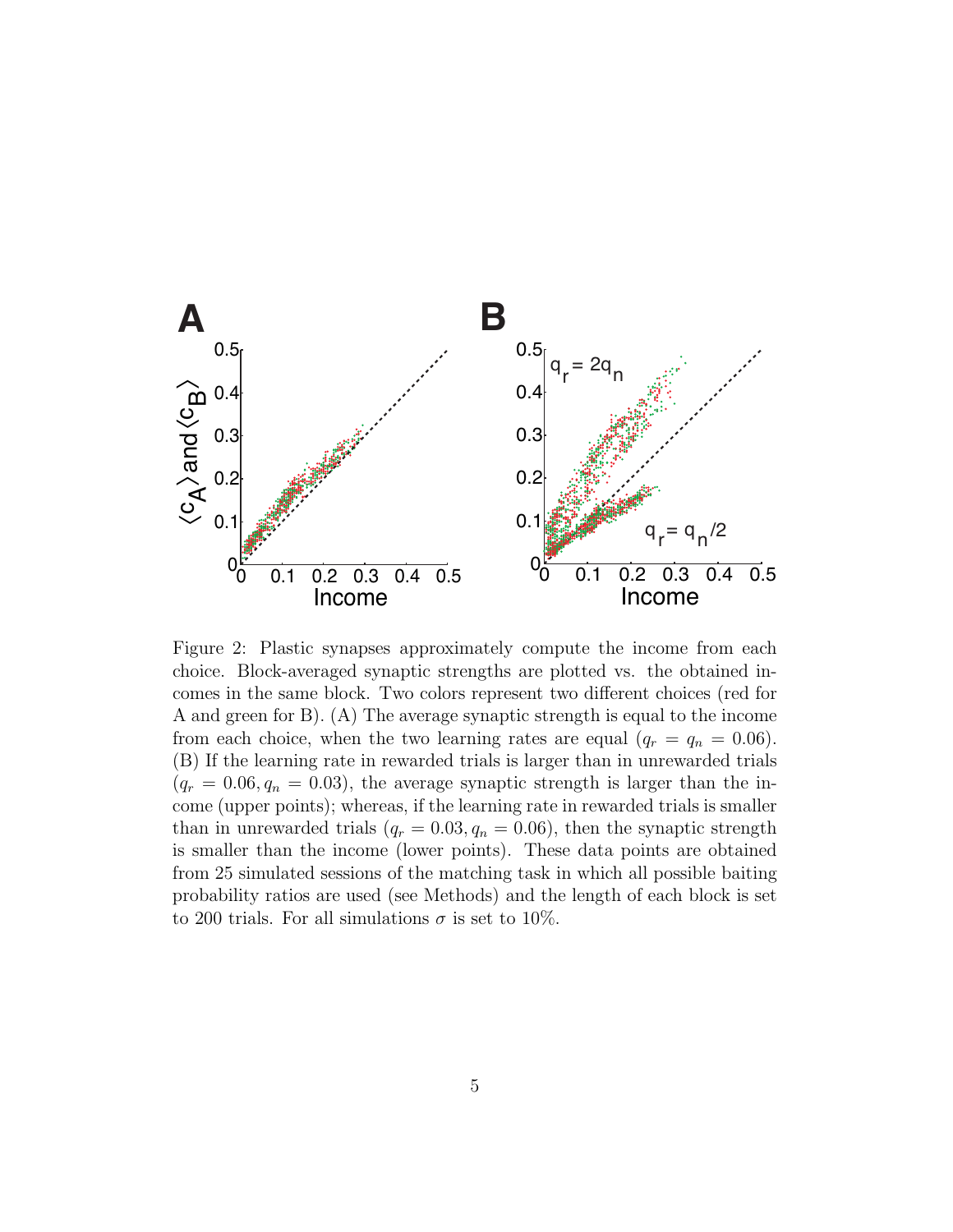

Figure 3: Model shows matching behavior over a narrow range of parameters. (A) The model's performance  $I_{tot}/\lambda_{tot}$ , defined as the ratio of the average reward rate to the overall baiting probability, changes significantly with learning rates. (B) The 'deviation from matching', computed as the average of absolute difference between choice and reward fractions on each block, is small over a wide range of learning rates. (C) The switching probability (expressed in percentage), the total number of switches between the two choices divided by the total number of trials, is strongly dependent on the learning rates. For large values of  $q_n$ , the switching probability is high but a large value of  $q_r$  reduces the switching probability. (D) The range of parameters for which the model shows an adequate matching behavior is plotted in red, that is when  $I_{tot}/\lambda_{tot} > 0.74$ , and the deviation from matching is less than 0.1. For each set of model parameters all average values are obtained from 1000 simulated sessions of the experiment. The length of each block is set to 200 trials and  $\sigma = 5\%$ .